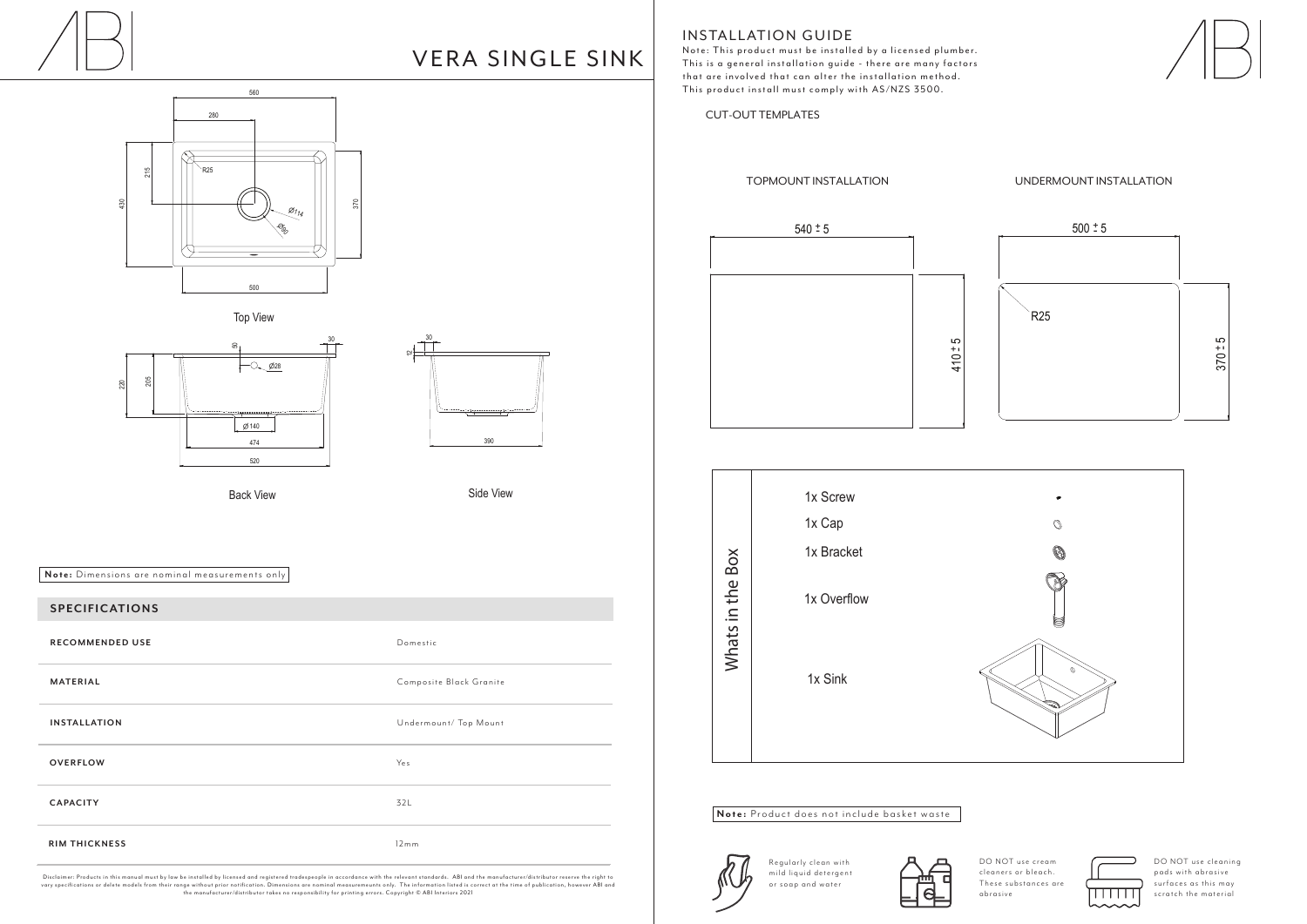$\Omega$  Mark out desired location of sink using the cut out  $\Omega$  Clean around the edge of benchtop sink hole & perimeter of sink rim.

Lay a peice of timber across the benchtop hole & position  $\begin{array}{c} 3 \\ \text{in line with sink hole below.} \end{array}$  (4 Position the sink in the cabinet below the benchtop hole. Apply adhesive to the perimeter of sink rim & lift into position.



 $\left( 2\right)$ 

Place clamp through the sink hole & tighten the clamp to hold the sink in place. Wipe away any excess adhesive around benchtop opening.

Note: Use rags to protect surfaces when either the clamp or timber is making contact with the benchtop or sink.





Using the benchtop material build rebated mounting tabs.

Clean around the underside perimeter of the sink & the mounting tabs.

## NOTALLATION GUIDL - TOP MOU INSTALLATION GUIDE - TOP MOUNT SINK



Apply adhesive to the mounting tab & fix it to the underside of the benchtop & sink rim. Repeat tabs at regular intervals.

Wipe away any excess adhesive around sink rim.  $(3)$ 

Wipe away any excess adhesive around mounting tabs.

 $\overline{1}$  Mark out desired location of sink using the cut out  $\overline{2}$  Clean around edge of benchtop sink hole & perimeter<br>template dimensions provided of sink rim.

## INSTALLATION GUIDE - UNDERMOUNT SINK INGLES INGLES INSTALLATION GUIDE - TOP MOUNT SINK INSTALLATION CUIDE - UNDERMOUNT SINK  $\overline{N}$

Mark out desired location of sink using the cut out template dimensions provided.

Cut out sink hole using preffered method.



template dimensions provided.

Cut out sink hole using preffered method.



Apply adhesive to the underside perimeter of sink rim & lower into position.